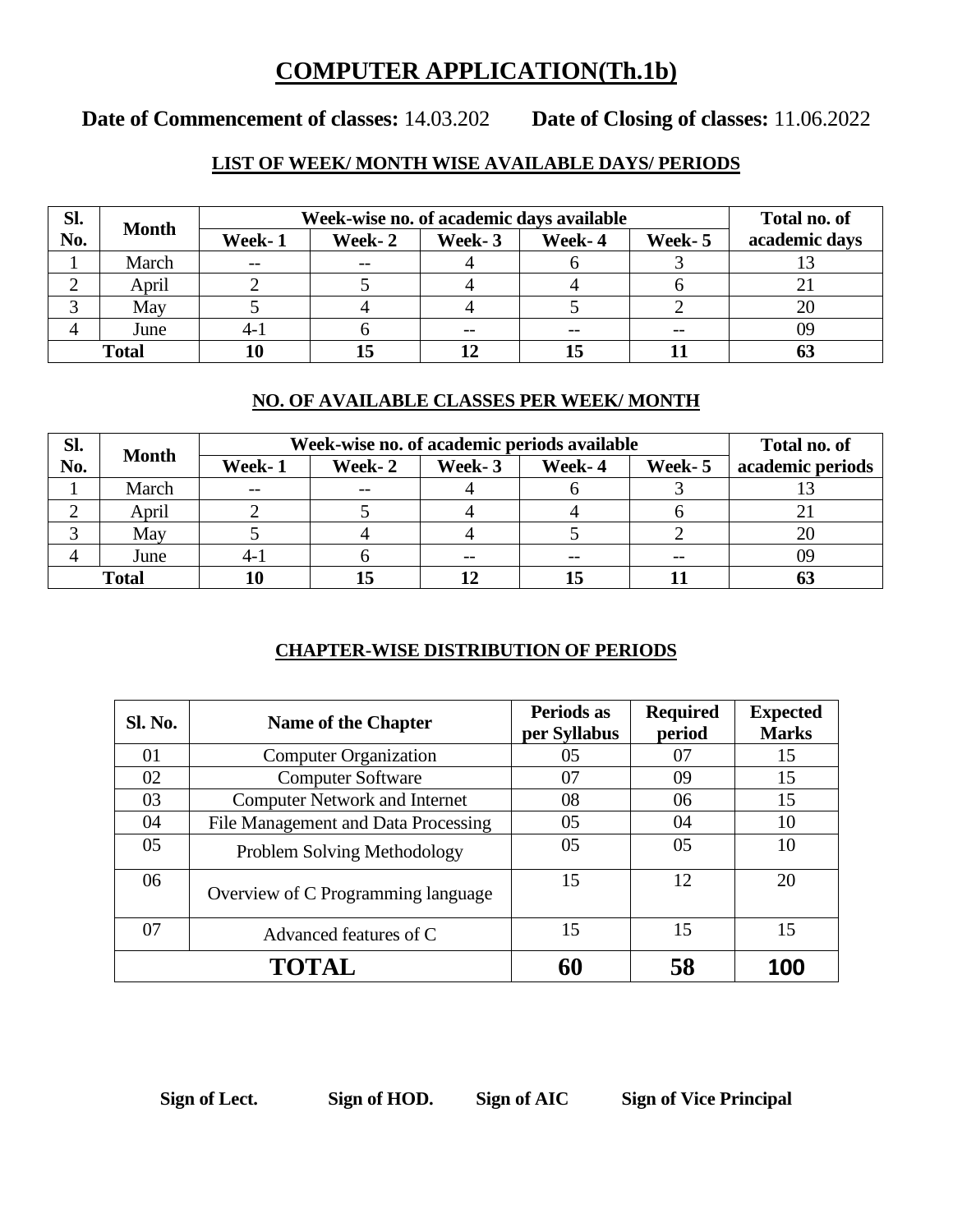# **LESSON PLAN**

| Name of<br>the<br><b>Month</b> | Week<br>No.     | <b>Class day</b> | <b>Chapter</b><br>No. | <b>Theory Topics</b>                                                                                                |
|--------------------------------|-----------------|------------------|-----------------------|---------------------------------------------------------------------------------------------------------------------|
|                                |                 | 1 <sup>st</sup>  |                       | (COMPUTER ORGANISATION)                                                                                             |
|                                |                 |                  |                       | Introduction to Computer                                                                                            |
|                                | 3 <sup>rd</sup> | 2 <sub>nd</sub>  | 01                    | <b>Evolution of Computers</b>                                                                                       |
|                                |                 | 3 <sup>rd</sup>  |                       | Generation of Computers                                                                                             |
|                                |                 | 4 <sup>th</sup>  |                       | <b>Classification of Computers</b>                                                                                  |
|                                |                 | 1 <sup>st</sup>  |                       | Basic Organization of Computer (Functional Block diagram)                                                           |
| M                              |                 | 2 <sub>nd</sub>  |                       | Input Devices, CPU & Output Devices.                                                                                |
| $\mathbf{A}$<br>$\mathbf R$    |                 | 3 <sup>rd</sup>  |                       | Computer Memory and Classification of Memory                                                                        |
| $\overline{C}$<br>H            | 4 <sup>th</sup> | 4 <sup>th</sup>  |                       | (COMPUTER SOFTWARE)                                                                                                 |
|                                |                 |                  |                       | Software concept                                                                                                    |
|                                |                 | 5 <sup>th</sup>  |                       | System software, Application software                                                                               |
|                                |                 | 6 <sup>th</sup>  |                       | <b>Overview of Operating System</b>                                                                                 |
|                                |                 | 1 <sup>st</sup>  |                       | Objectives and Functions of O.S                                                                                     |
|                                | 5 <sup>th</sup> | 2 <sub>nd</sub>  | 02                    | Types of Operating System: Batch Processing,<br>Multiprogramming, Time Sharing OS                                   |
|                                |                 | 3 <sup>rd</sup>  |                       | Features of DOS, Windows and UNIX                                                                                   |
|                                | 1 <sup>st</sup> | 1 <sup>st</sup>  |                       | Programming Languages Compiler, interpreter                                                                         |
|                                |                 | $\gamma$ nd      |                       | <b>Computer Virus</b>                                                                                               |
|                                |                 |                  |                       | Different Types of computer virus                                                                                   |
|                                |                 | 1 <sup>st</sup>  |                       | Detection and prevention of Virus                                                                                   |
| A<br>${\bf P}$                 |                 |                  |                       | Application of computers in different Domain                                                                        |
| $\mathbf R$<br>$\bf I$         |                 | 2 <sub>nd</sub>  |                       | (COMPUTER NETWORK AND INTERNET)<br>Networking concept                                                               |
| L                              | 2 <sup>nd</sup> | 3 <sup>rd</sup>  |                       | Protocol, Connecting Media, Date Transmission mode                                                                  |
|                                |                 | 4 <sup>th</sup>  | 03                    | Network Topologies, Types of Network                                                                                |
|                                |                 | 5 <sup>th</sup>  |                       | Networking Devices like Hub, Repeater, Switch, Bridge,<br>Router, Gateway & NIC                                     |
|                                | 3 <sup>rd</sup> | 1 <sup>st</sup>  |                       | Internet Services like E-Mail, WWW, FTP, Chatting, Internet<br>Conferencing, Electronic Newspaper & Online Shopping |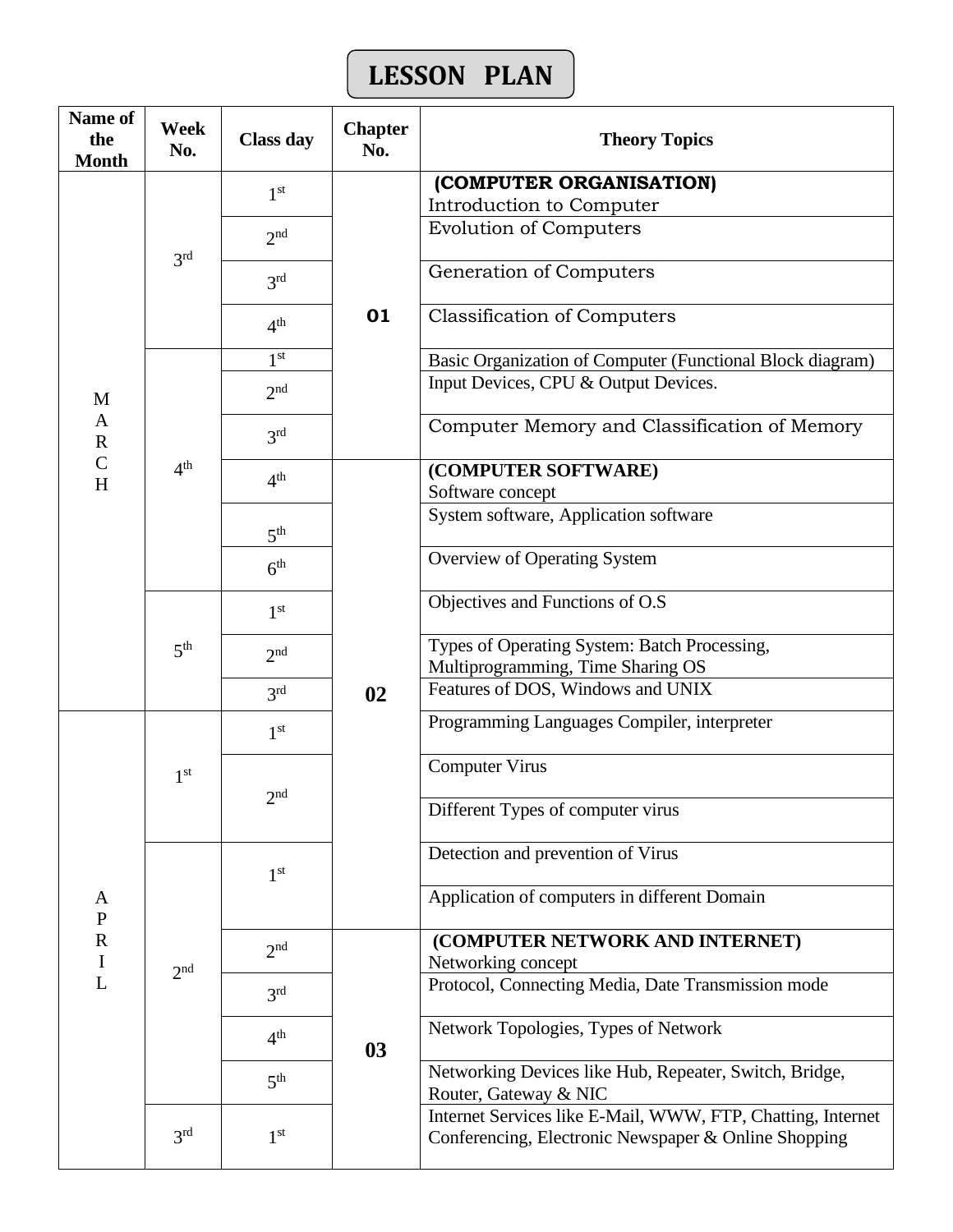|                   |                 | 2 <sub>nd</sub> |    | Different types of Internet connectivity and ISP                                    |
|-------------------|-----------------|-----------------|----|-------------------------------------------------------------------------------------|
|                   |                 | 3 <sup>rd</sup> | 04 | (FILE MANAGEMENT AND DATA PROCESSING)<br>Concept of File and Folder                 |
|                   |                 | 4 <sup>th</sup> |    | File Access and Storage methods. Sequential, Direct, ISAM                           |
|                   |                 | 1 <sup>st</sup> |    | Data Capture, Data storage                                                          |
|                   | 4 <sup>th</sup> | 2 <sup>nd</sup> |    | Data Processing and Retrieval                                                       |
|                   |                 | 3 <sup>rd</sup> |    | (PROBLEM SOLVING METHODOLOGY)<br>Algorithm                                          |
|                   |                 | 4 <sup>th</sup> |    | Pseudo code and Flowchart                                                           |
|                   | 5 <sup>th</sup> | 1 <sup>st</sup> | 05 | Generation of Programming Languages                                                 |
|                   |                 | 2 <sup>nd</sup> |    | <b>Structured Programming Language</b>                                              |
|                   |                 | 3 <sup>rd</sup> |    | Examples of Problem solving through Flowchart                                       |
|                   |                 | 4 <sup>th</sup> |    | (OVERVIEW OF C PROGRAMMING ANGUAGE)<br><b>Constants and Variables</b>               |
|                   |                 | 5 <sup>th</sup> |    | Data types in C                                                                     |
|                   |                 | 6 <sup>th</sup> |    | Managing Input and Output operations.                                               |
|                   | 1 <sup>st</sup> | 1 <sup>st</sup> |    | Operators, Expressions, Type conversion &                                           |
|                   |                 | 2 <sup>nd</sup> | 06 | Typecasting                                                                         |
|                   |                 | 3 <sup>rd</sup> |    | Decision Control and Looping Statements                                             |
|                   |                 | 4 <sup>th</sup> |    | Programming Assignment using the below<br>features                                  |
|                   |                 | 5 <sup>th</sup> |    | Decision Control and Looping Statements (If,<br>If-else, $)$                        |
|                   | 2 <sup>nd</sup> | 1 <sup>st</sup> |    | Decision Control and Looping Statements (<br>Switch)                                |
| M<br>$\mathbf{A}$ |                 | 2 <sub>nd</sub> |    | Decision Control and Looping Statements (While)                                     |
| Y                 |                 | 3 <sup>rd</sup> |    | Decision Control and Looping Statements<br>(Do-while, For, Break,)                  |
|                   |                 | 4 <sup>th</sup> |    | Decision Control and Looping Statements<br>(Continue & Go to)                       |
|                   | 3 <sup>rd</sup> | 1 <sup>st</sup> |    | (ADVANCED FEATURES OF C)                                                            |
|                   |                 | 2 <sub>nd</sub> |    | Introduction<br>Functions and Passing Parameters to the<br>Function (Call by Value) |
|                   |                 | 3 <sup>rd</sup> |    | Functions and Passing Parameters to the<br>Function (Call by Reference)             |